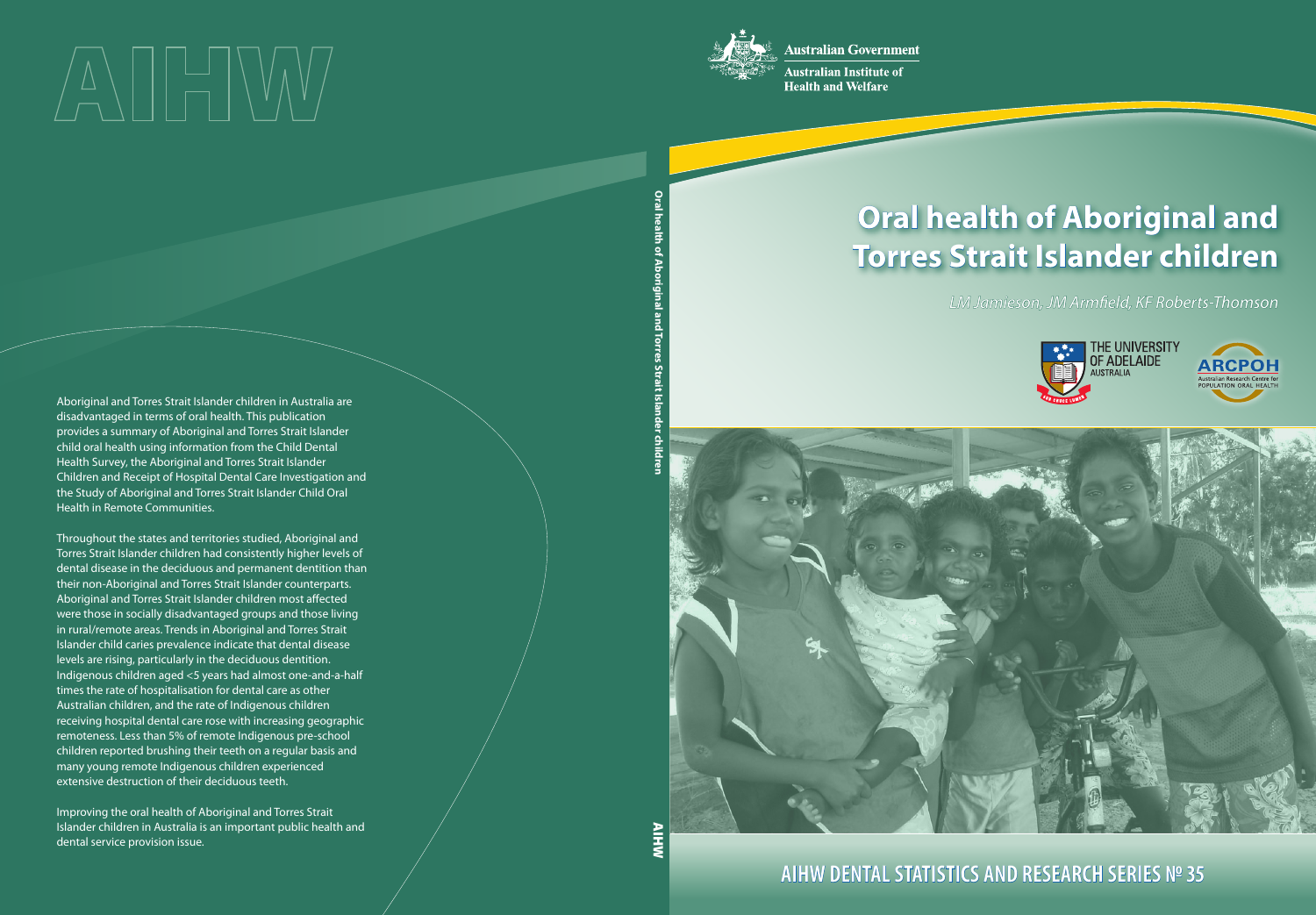DENTAL STATISTICS AND RESEARCH SERIES

Number 35

### **Oral health of Aboriginal and Torres Strait Islander children**

**LM Jamieson** 

Research Fellow Australian Research Centre for Population Oral Health The University of Adelaide

#### **JM Armfield**

Research Officer AIHW Dental Statistics and Research Unit Australian Research Centre for Population Oral Health The University of Adelaide

#### **KF Roberts-Thomson**

Senior Research Fellow Australian Research Centre for Population Oral Health The University of Adelaide

#### **2007**

AIHW cat. no. DEN 167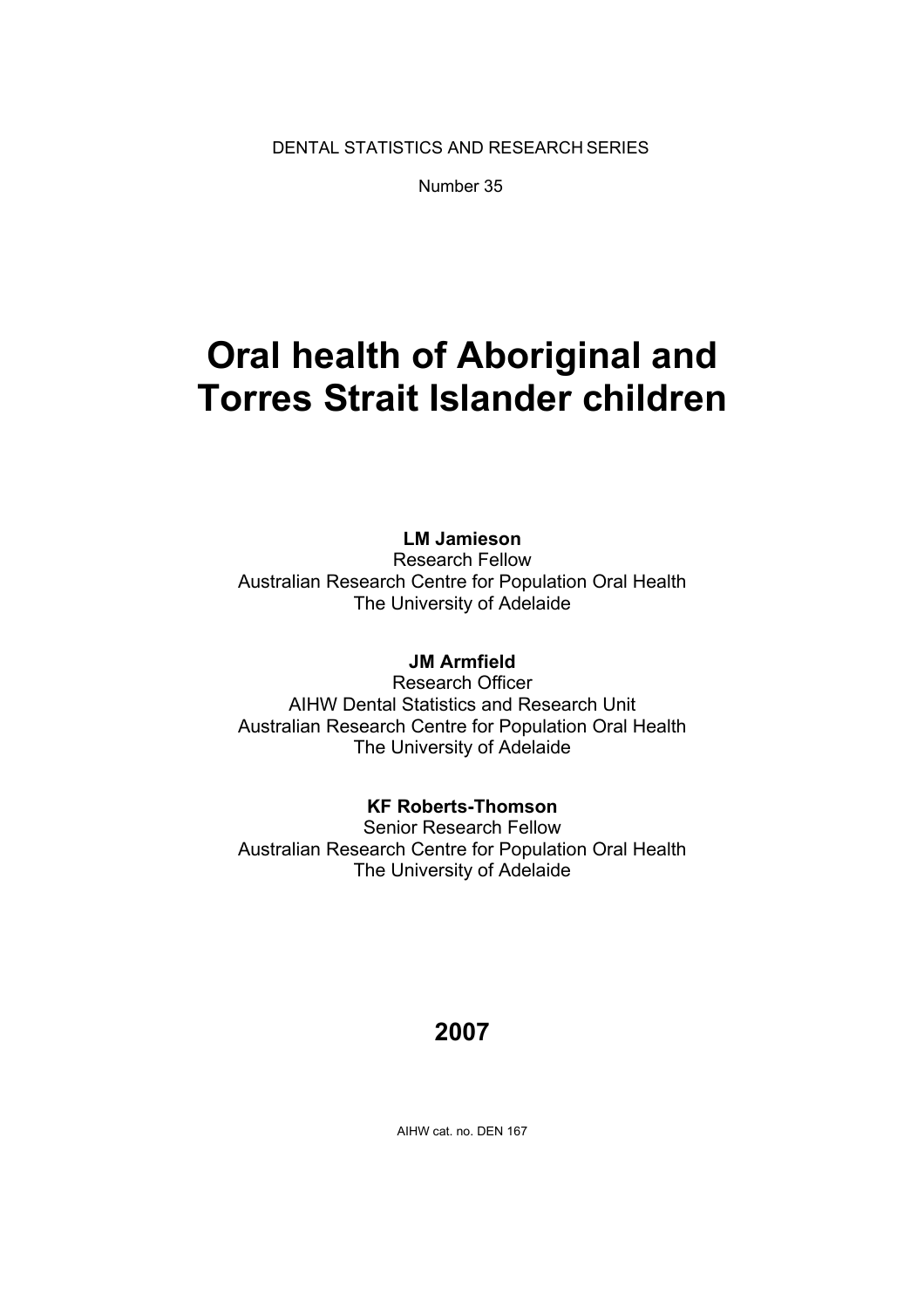#### © Australian Institute of Health and Welfare 2007

This work is copyright. Apart from any use as permitted under the *Copyright Act 1968*, no part may be reproduced without prior written permission from the Australian Institute of Health and Welfare. Requests and enquiries concerning reproduction and rights should be directed to the Head, Business Promotion and Media Unit, Australian Institute of Health and Welfare, GPO Box 570, Canberra ACT 2601.

This is a publication in the Dental Statistics and Research Series published by the Australian Institute of Health and Welfare. A complete list of the Institute's publications is available from the Institute's website <www.aihw.gov.au>.

The Australian Institute of Health and Welfare's Dental Statistics and Research Unit is located within the Australian Research Centre for Population Oral Health at The University of Adelaide. A complete list of the Centre's publications, including the Dental Statistics and Research Series and other related publications is available from ARCPOH, School of Dentistry, The University of Adelaide, South Australia 5005, or via the ARCPOH website: <www.arcpoh.adelaide.edu.au>.

ISSN 1321-0254

ISBN 978 1 74024 618 7

#### **Suggested citation**

Australian Institute of Health and Welfare, Dental Statistics and Research Unit: Jamieson LM, Armfield JM & Roberts-Thomson KF 2007. Oral health of Aboriginal and Torres Strait Islander children. AIHW cat. no. DEN 167. Canberra: Australian Institute of Health and Welfare (Dental Statistics and Research Series No. 35).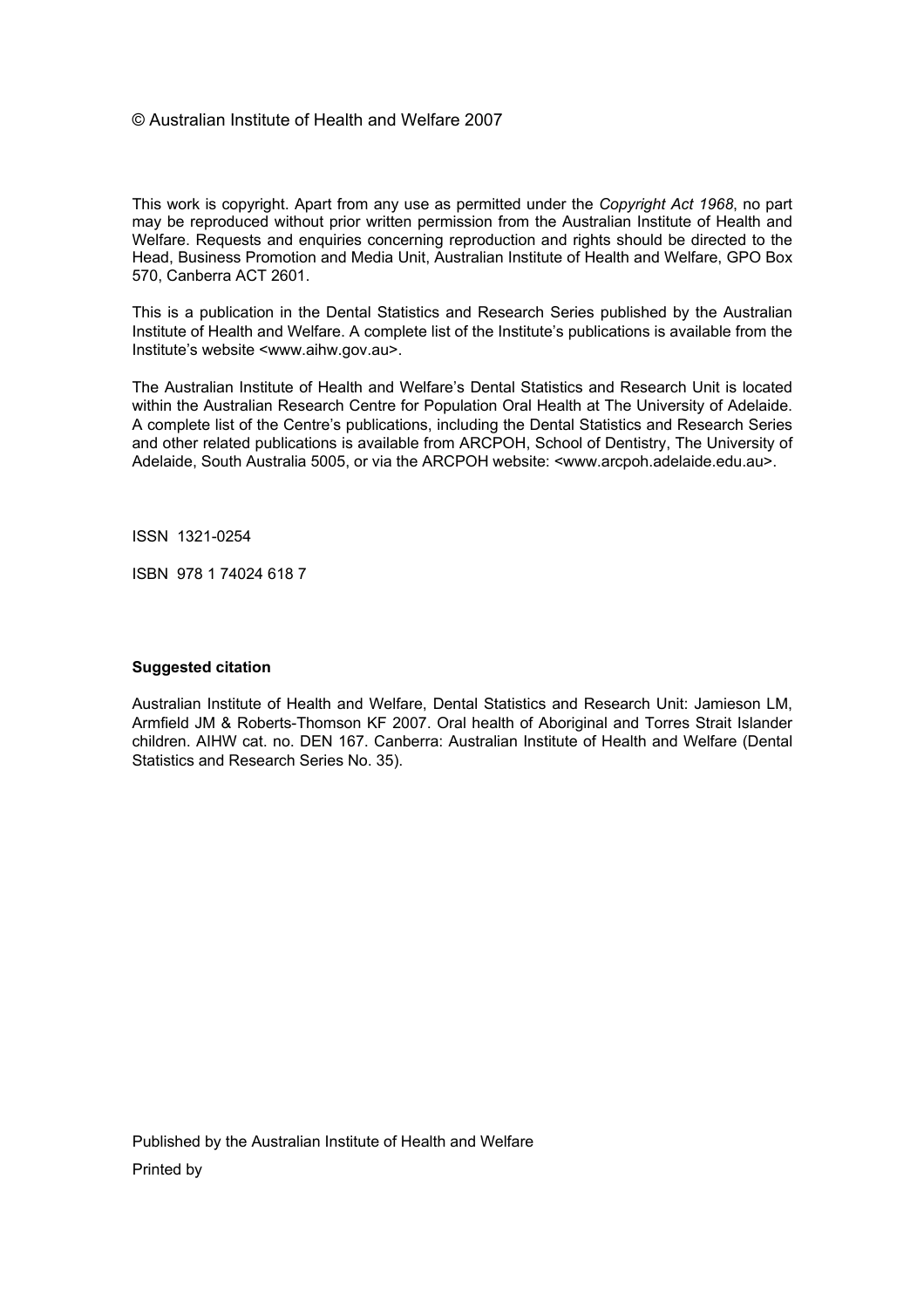# **Contents**

|                | 1.1 |                                                                         |  |  |
|----------------|-----|-------------------------------------------------------------------------|--|--|
|                | 1.2 |                                                                         |  |  |
| $\overline{2}$ |     |                                                                         |  |  |
|                | 2.1 | A conceptual framework for Aboriginal and Torres Strait Islander        |  |  |
|                | 2.2 | Oral health determinants of Aboriginal and Torres Strait Islander       |  |  |
|                | 2.3 | General background of Aboriginal and Torres Strait Islander children  5 |  |  |
|                | 2.4 |                                                                         |  |  |
| 3              |     |                                                                         |  |  |
|                | 3.1 |                                                                         |  |  |
|                | 3.2 | Aboriginal and Torres Strait Islander Children and Receipt of Hospital  |  |  |
|                | 3.3 | Study of Aboriginal and Torres Strait Islander Child Oral Health in     |  |  |
|                |     |                                                                         |  |  |
|                | 4.1 |                                                                         |  |  |
|                | 4.2 | Aboriginal and Torres Strait Islander Children and Receipt of Hospital  |  |  |
|                | 4.3 | Study of Aboriginal and Torres Strait Islander Child Oral Health in     |  |  |
|                | 4.4 |                                                                         |  |  |
| 5              |     |                                                                         |  |  |
|                | 5.1 |                                                                         |  |  |
|                | 5.2 |                                                                         |  |  |
|                | 5.3 | Indigenous child oral health in the United States of America 64         |  |  |
|                | 5.4 |                                                                         |  |  |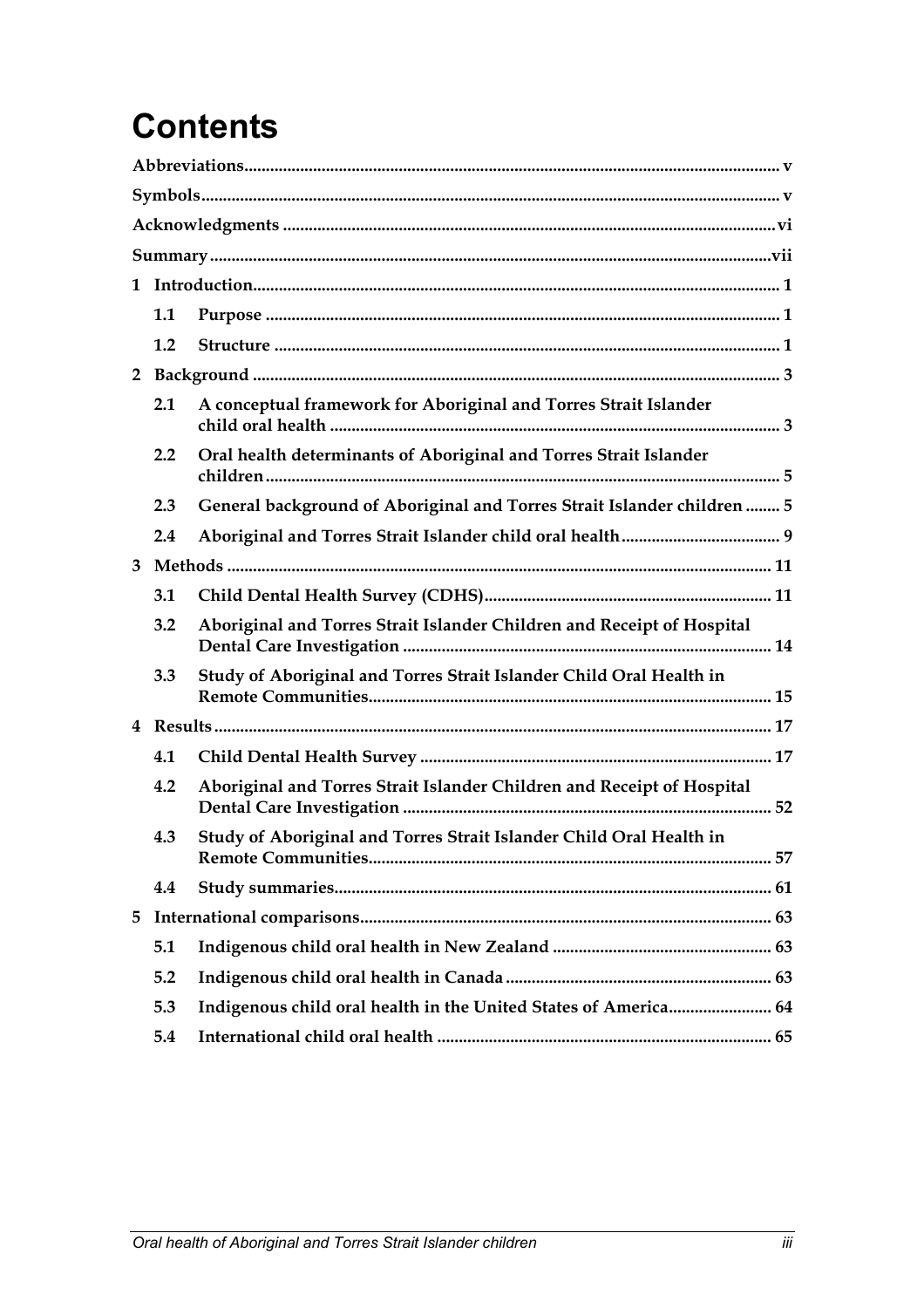| 6                                                                          |                |                                                                         |  |  |  |  |  |
|----------------------------------------------------------------------------|----------------|-------------------------------------------------------------------------|--|--|--|--|--|
|                                                                            | 6.1            |                                                                         |  |  |  |  |  |
|                                                                            | 6.2            | Aboriginal and Torres Strait Islander Children and Receipt of Hospital  |  |  |  |  |  |
| 6.3<br>Study of Aboriginal and Torres Strait Islander Child Oral Health in |                |                                                                         |  |  |  |  |  |
| 6.4                                                                        |                |                                                                         |  |  |  |  |  |
| 6.5                                                                        |                |                                                                         |  |  |  |  |  |
|                                                                            | 6.6            |                                                                         |  |  |  |  |  |
|                                                                            | Appendix A:    | Child Dental Health Survey findings by state/territory  75              |  |  |  |  |  |
|                                                                            | $\mathbf{A1}$  |                                                                         |  |  |  |  |  |
|                                                                            | A2             |                                                                         |  |  |  |  |  |
|                                                                            | A <sub>3</sub> | Dental caries experience of Indigenous and non-Indigenous children  76  |  |  |  |  |  |
|                                                                            | A4             | Gingival health of Indigenous and non-Indigenous children 80            |  |  |  |  |  |
|                                                                            | A <sub>5</sub> | Treatment needs of Indigenous and non-Indigenous children 84            |  |  |  |  |  |
|                                                                            | A6             | Socioeconomic differences in the dental caries experience of Indigenous |  |  |  |  |  |
|                                                                            | A7             | Regional differences in the dental caries experience of Indigenous and  |  |  |  |  |  |
| Appendix B:                                                                |                |                                                                         |  |  |  |  |  |
|                                                                            | Appendix C:    |                                                                         |  |  |  |  |  |
|                                                                            |                |                                                                         |  |  |  |  |  |
|                                                                            |                |                                                                         |  |  |  |  |  |
|                                                                            |                |                                                                         |  |  |  |  |  |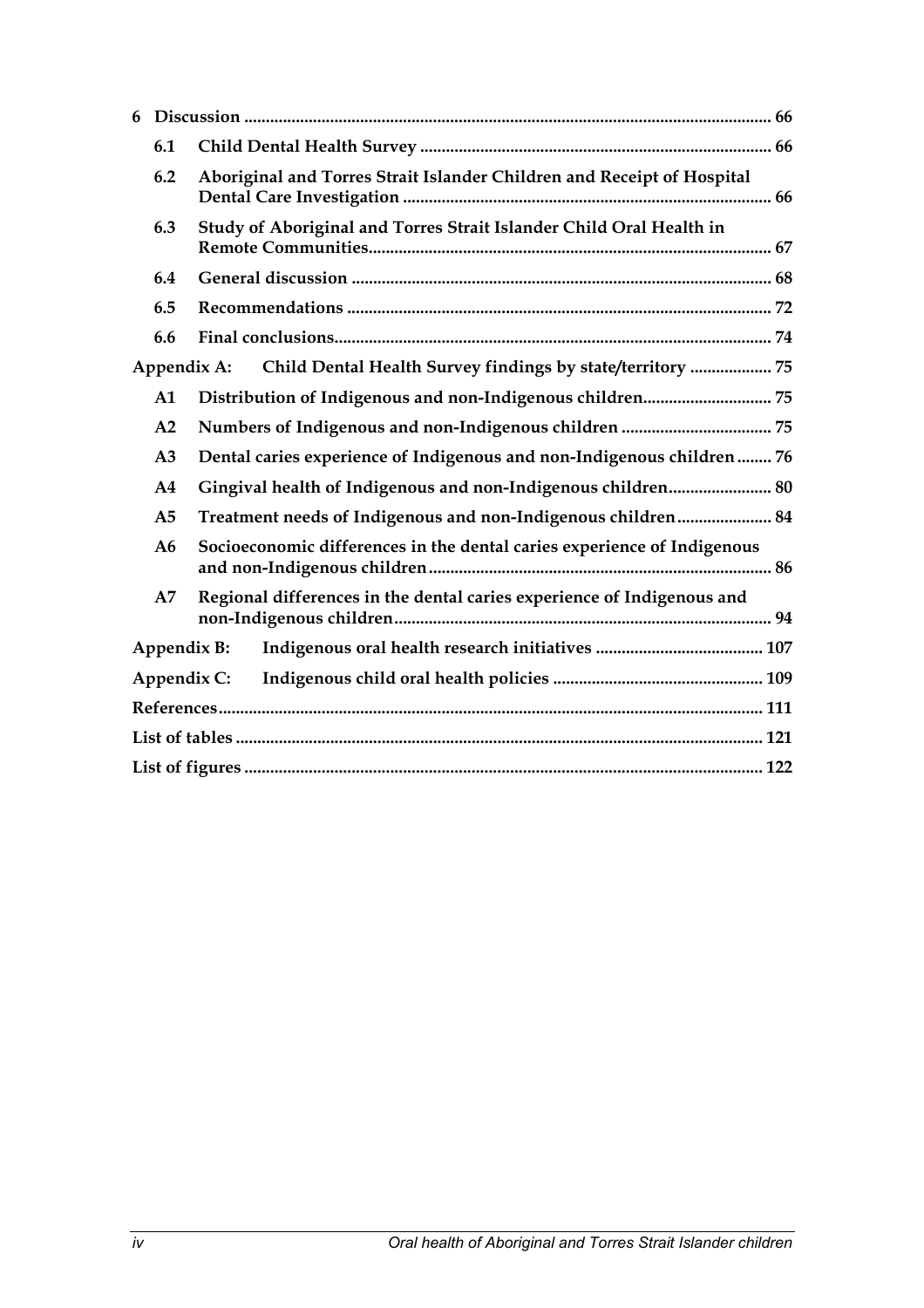### <span id="page-5-0"></span>**Abbreviations**

| <b>ABC</b>       | Aboriginal Birth Cohort                                            |
|------------------|--------------------------------------------------------------------|
| <b>ABS</b>       | <b>Australian Bureau of Statistics</b>                             |
| <b>AGDHA</b>     | Australian Government Department of Health and Ageing              |
| <b>AIHW</b>      | Australian Institute of Health and Welfare                         |
| <b>ARCPOH</b>    | Australian Research Centre for Population Oral Health              |
| <b>CDHS</b>      | Child Dental Health Survey                                         |
| <b>CHINS</b>     | Community Housing and Infrastructure Needs Survey                  |
| <b>CPI</b>       | Community Periodontal Index                                        |
| d                | deciduous decayed teeth                                            |
| D                | permanent decayed teeth                                            |
| dmft             | deciduous decayed, missing (due to caries) and filled teeth        |
| <b>DMFT</b>      | permanent decayed, missing (due to caries) and filled teeth        |
| ERP              | estimated resident population                                      |
| $f_{\rm}$        | deciduous filled teeth                                             |
| $\boldsymbol{F}$ | permanent filled teeth                                             |
| m                | deciduous teeth missing due to caries                              |
| M                | permanent teeth missing due to caries                              |
| <b>NACCHO</b>    | National Aboriginal Community Controlled Health Organisation       |
| <b>NACOH</b>     | National Advisory Committee on Oral Health                         |
| <b>NHC</b>       | Nganampa Health Council                                            |
| <b>NSW</b>       | New South Wales                                                    |
| NT               | Northern Territory                                                 |
| <b>OECD</b>      | Organisation for Economic Co-operation and Development             |
| ppm              | parts per million (in reference to fluoride levels in water)       |
| <b>RRMA</b>      | Rural, Remote and Metropolitan Areas                               |
| <b>SA</b>        | South Australia                                                    |
| <b>SCATSIH</b>   | Standing Committee of Aboriginal and Torres Strait Islander Health |
| <b>SDS</b>       | <b>School Dental Service</b>                                       |
| <b>SES</b>       | Socio-Economic Status                                              |
| se               | standard error                                                     |
| <b>SEIFA</b>     | Socio-Economic Indices for Areas                                   |
| <b>SOKS</b>      | Save Our Kids Smiles (program)                                     |
| <b>SRDC</b>      | Strategic Research Development Committee                           |

### **Symbols**

| n.a. | not available |
|------|---------------|
| $\%$ | percentage    |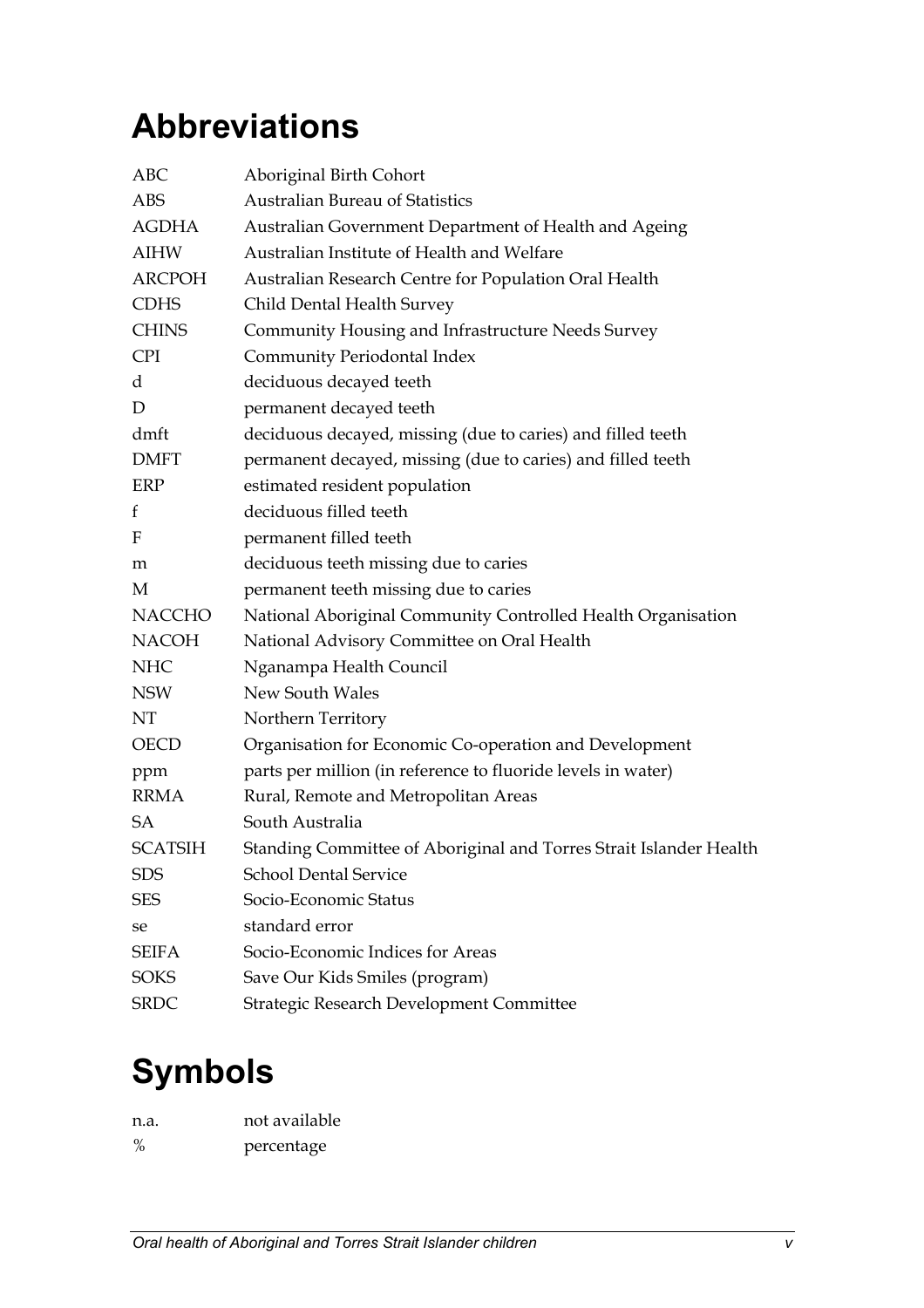### <span id="page-6-0"></span>**Acknowledgments**

This publication has been prepared by the Australian Research Centre for Population Oral Health (ARCPOH). Data cited in this publication were sourced from the Australian Institute of Health and Welfare (AIHW); AIHW Dental Statistics and Research Unit (DSRU); the ABS; SA dental registers; SA Dental Gazettes; and Roberts-Thomson, unpublished data.

We wish to acknowledge the extensive time and effort contributed by the state and territory health authorities, and independent health units, in the collection and provision of the data used in this publication, along with the continued cooperation of individual dentists and dental therapists. Several people have contributed to the editing of this publication. David Brennan and Lorna Lucas of ARCPOH as well as proof reader Jo Mason have worked to improve the consistency, layout and readability of the text.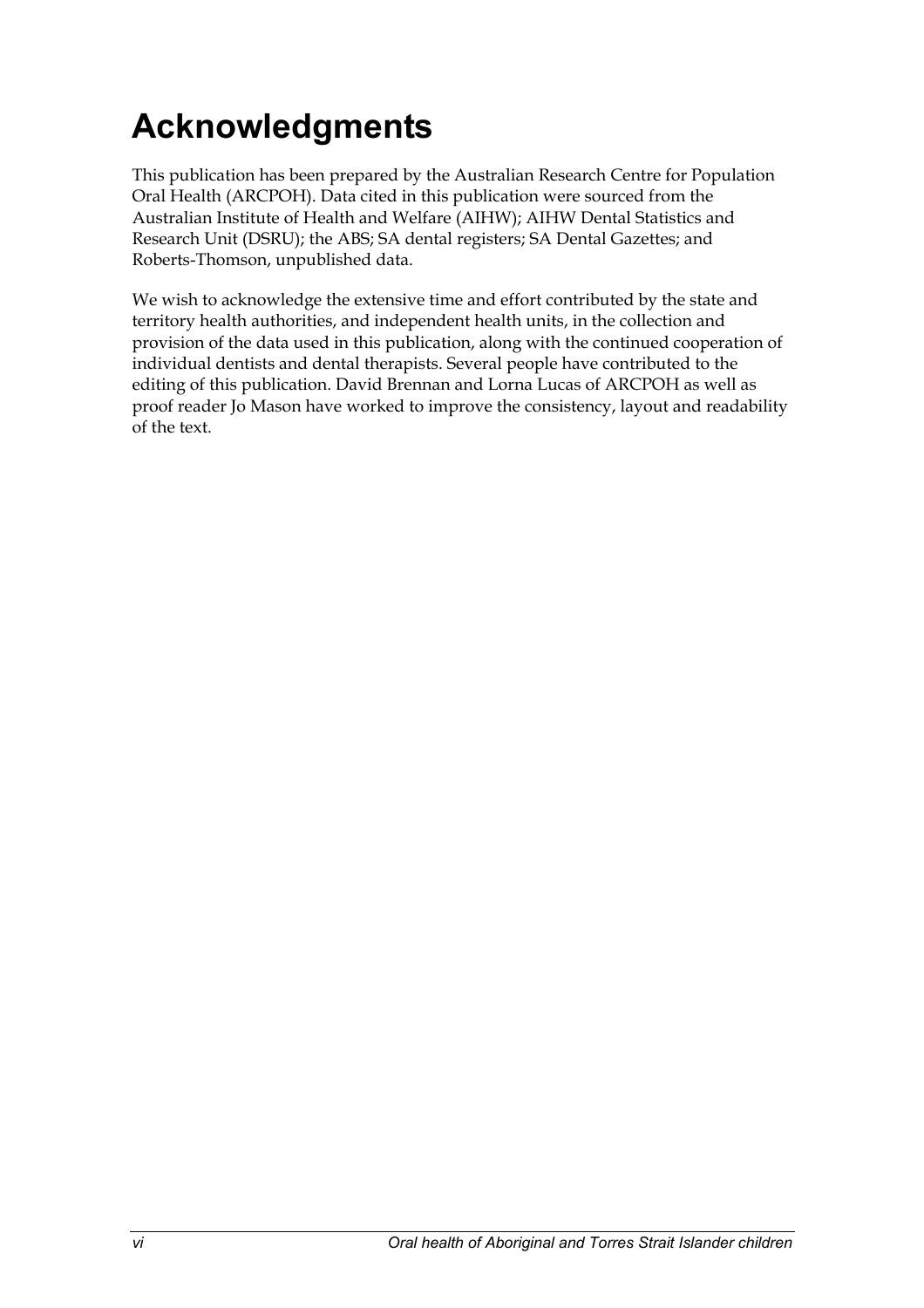# <span id="page-7-0"></span>**Summary**

This publication provides a summary of Aboriginal and Torres Strait Islander child oral health using information collected from three data sources: the Child Dental Health Survey, the Aboriginal and Torres Strait Islander Children and Receipt of Hospital Dental Care Investigation and the Study of Aboriginal and Torres Strait Islander Child Oral Health in Remote Communities. The main points of interest are as follows:

- A higher percentage of Aboriginal and Torres Strait Islander children had experienced dental caries than other Australian children at all ages between 4 and 14 years.
- Throughout the states and territories observed, Aboriginal and Torres Strait Islander children had consistently higher levels of dental caries (decay) in the deciduous and permanent dentition than their non-Aboriginal and Torres Strait Islander counterparts.
- Aboriginal and Torres Strait Islander children most affected were those in socially disadvantaged groups and those living in rural/remote areas.
- Trends in Aboriginal and Torres Strait Islander child caries prevalence indicate that dental caries levels are rising, particularly in the deciduous dentition.
- Aboriginal and Torres Strait Islander children aged <5 years had almost one and a half times the rate of hospitalisation for dental care as other Australian children.
- The rate of Aboriginal and Torres Strait Islander children receiving hospital dental care increased with increasing geographic remoteness.
- Less than 5% of remote Aboriginal and Torres Strait Islander pre-school children brush their teeth on a regular basis.
- Many young remote Aboriginal and Torres Strait Islander children experienced extensive destruction of their deciduous teeth.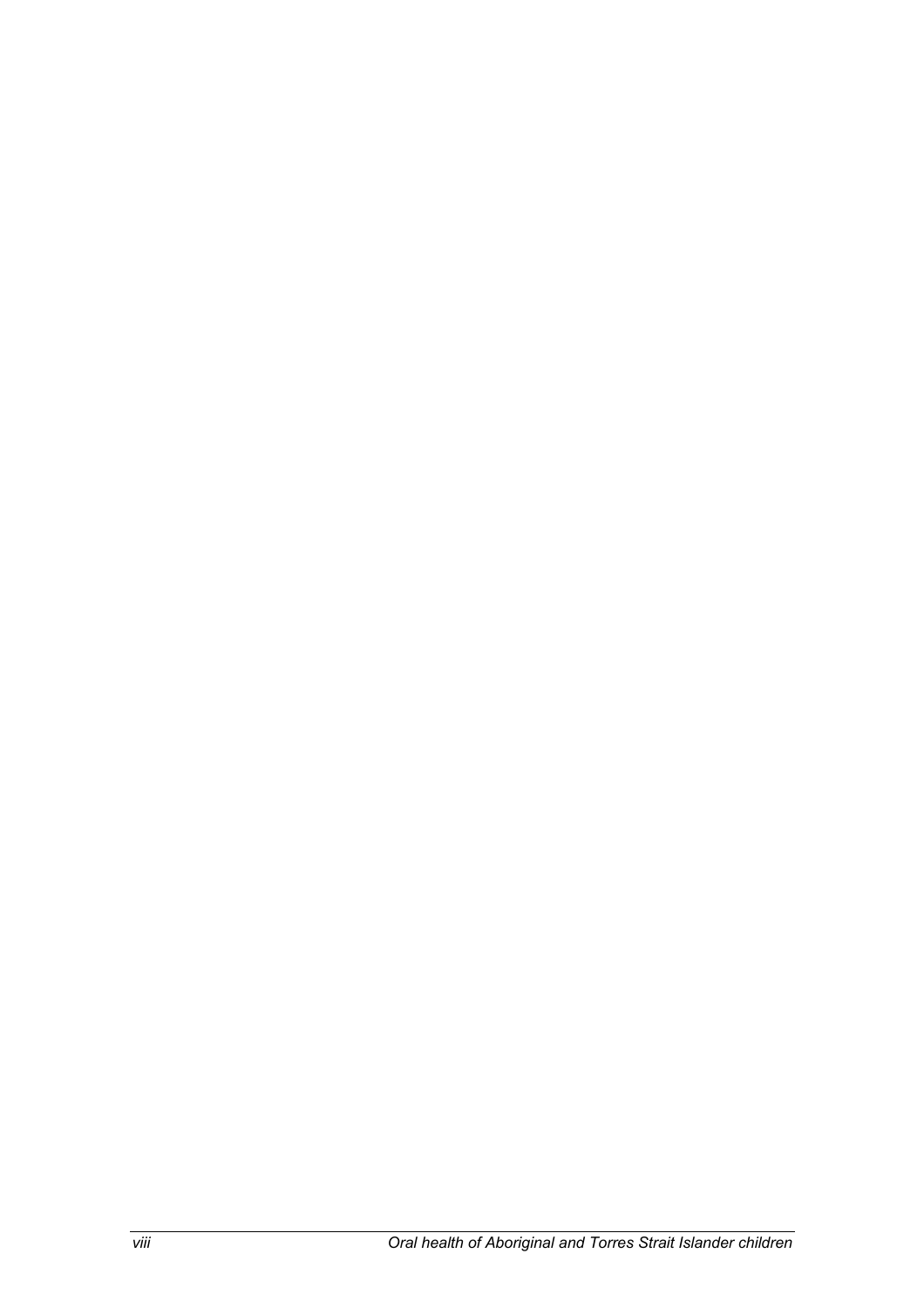# <span id="page-9-0"></span>**1 Introduction**

This chapter outlines the purpose and structure of this publication, *Oral health of Aboriginal and Torres Strait Islander children*.

#### **1.1 Purpose**

The purpose of this publication is to provide a summary of Aboriginal and Torres Strait Islander Australian child oral health. To achieve this, three data sources were analysed: the Child Dental Health Survey, the Aboriginal and Torres Strait Islander Children and Receipt of Hospital Dental Care Investigation, and the Study of Aboriginal and Torres Strait Islander Child Oral Health in Remote Communities. The first study entailed analysis of data routinely collected for the Child Dental Health Survey (CDHS), a survey of the oral health status of school children enrolled in the School Dental Service (SDS) in each state and territory of Australia. Specific emphasis was on the differences between Aboriginal and Torres Strait Islander and non-Aboriginal and Torres Strait Islander child dental caries experience. The second investigation involved examination of hospital dental procedure data obtained from the Australian Institute of Health and Welfare (AIHW) National Hospital Morbidity Database, 2002–2003. Data were collected from public and private hospitals across all states and territories, and analysis compared the difference in hospital dental care received by Aboriginal and Torres Strait Islander and non-Aboriginal and Torres Strait Islander children. The final study involved the aggregation of Aboriginal and Torres Strait Islander child oral health data obtained from remote communities in three states and territories, and comparison with those of national Australian and Aboriginal and Torres Strait Islander child populations respectively.

#### **1.2 Structure**

The publication is divided into five main chapters: Introduction, Background, Methods, Results and Discussion.

The background chapter (Chapter 2) describes a conceptual framework of Aboriginal and Torres Strait Islander child oral health, determinants of Aboriginal and Torres Strait Islander child oral health, general background characteristics of Aboriginal and Torres Strait Islander children and an overview of Aboriginal and Torres Strait Islander child oral health.

Chapter 3 outlines the methods used in the three investigations, with background information provided where appropriate.

Results of the studies are provided in Chapter 4. The general format is for univariate characteristics to be described followed by bivariate analysis. The latter is generally in the form of oral disease experience of Aboriginal and Torres Strait Islander and non-Aboriginal and Torres Strait Islander children in association with sociodemographic factors. Dental caries trends are described in the Child Dental Health Survey. In the Study of Aboriginal and Torres Strait Islander Child Oral Health in Remote Communities, remote Aboriginal and Torres Strait Islander children's oral